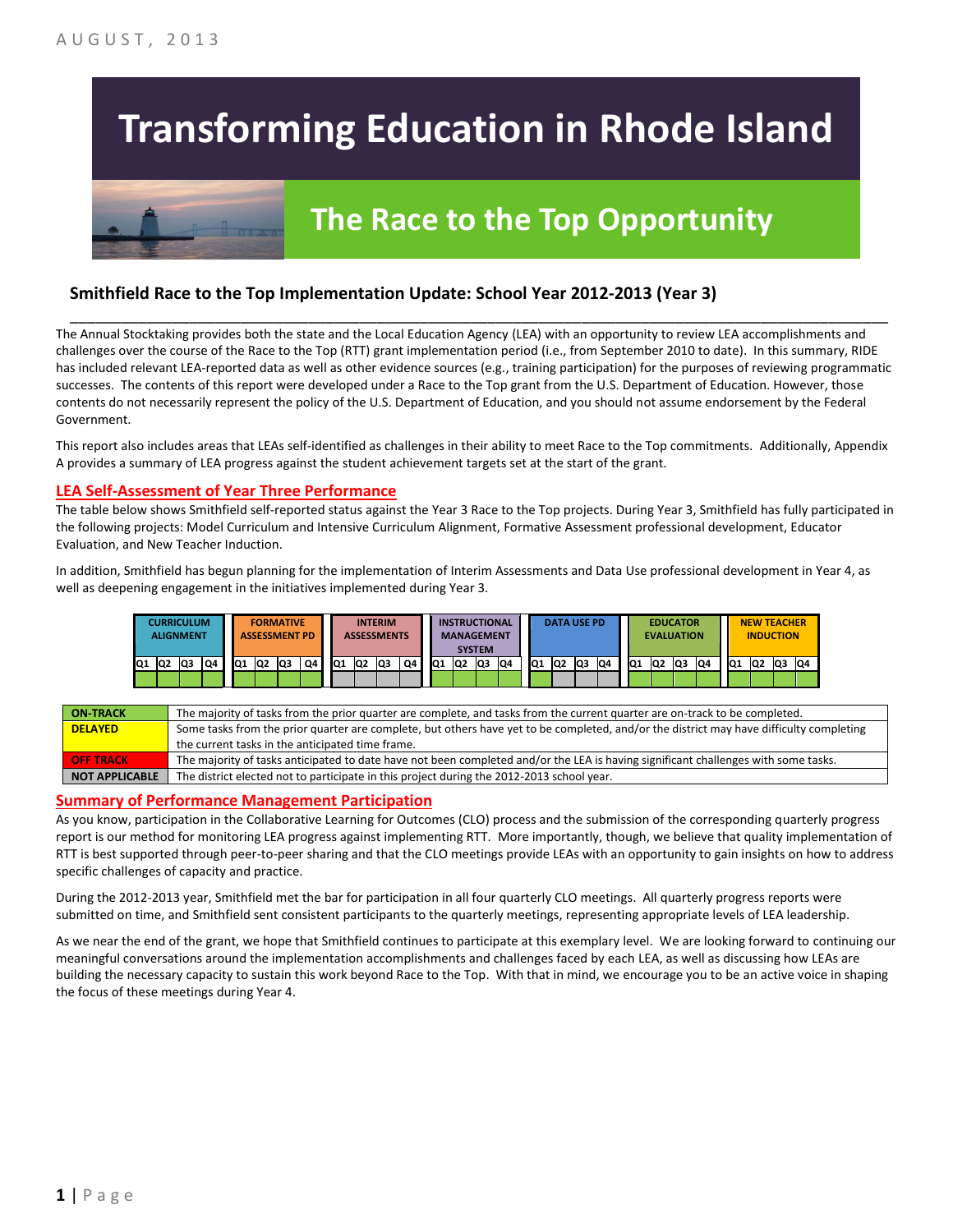#### **System of Support 1: Standards and Curriculum**

Based on the quarterly progress reports submitted by Smithfield, as well as participation in additional applicable activities through the end of the 2012-2013 school year, we have assessed the district as 'on track (green),' 'delayed (yellow),' 'off track/at risk (red)', or 'not applicable (grey) on each of the Year 3 System of Support 1 scope of work tasks for Race to the Top. This assessment is reflected in the table below. Please note that further description of these statuses can be found on page one of this report.

RIDE would like to commend Smithfield on its efforts to expand and deepen educator and administrator knowledge of the Common Core State Standards (CCSS). In its progress reports, Smithfield noted that educators continued to review the aligned curriculum during faculty and gradelevel meetings, and that the district participated in supplemental RIDE professional development focused on key instructional transitions (e.g., academic vocabulary and text complexity).

Smithfield has made significant progress against implementing a guaranteed and viable curriculum aligned to the new Common Core State Standards. During the 2012-2013 school year, Smithfield continued to move forward with the multi-year transition plan that the administration and teachers developed collaboratively. During common planning time, teachers reviewed curriculum and planned lessons aligned to the new standards. Additionally, teacher leaders made progress in developing CCSS-aligned quarterly assessments for grades K-5 in math and grades K-8 in English language arts.

We commend Smithfield on their work in this area. We look forward to hearing about additional opportunities that Smithfield has created for further collaboration within their district, and their progress with creating assessments aligned to the new ELA and mathematics curriculum. In the upcoming school year, we encourage Smithfield to discuss their implementation challenges with their CLO colleagues.

|                                                                                                                                                                                                                                                           |                | Year 3:SY12-13                          |                |                |  |  |  |
|-----------------------------------------------------------------------------------------------------------------------------------------------------------------------------------------------------------------------------------------------------------|----------------|-----------------------------------------|----------------|----------------|--|--|--|
| Intensive Curriculum Alignment and Model Curriculum Development                                                                                                                                                                                           | Q <sub>1</sub> | Q <sub>2</sub>                          | Q <sub>3</sub> | Q <sub>4</sub> |  |  |  |
| Develop and communicate a multi-year Transition Plan for the Common Core State Standards implementation, including clear<br>expectations for school level transition benchmarks and a plan for developing a curriculum aligned to the CCSS in grades K-12 |                | Modify as Modify as Modify as<br>needed | needed         | needed         |  |  |  |
| ldentify opportunities for educators to work collaboratively to deepen understanding of CCSS (e.g. Common Planning Time, grade<br>level team, department meetings, faculty meetings)                                                                      |                | Modify as Modify as Modify as<br>needed | needed         | needed         |  |  |  |
| Create implementation plan, including the identification of aligned resources, to support roll out of new curricula                                                                                                                                       |                | Modify as Modify as Modify as<br>needed | needed         | needed         |  |  |  |
| Develop curriculum aligned to the Common Core State Standards, including participation in Dana Center curriculum writing and<br>leadership sessions (if applicable)                                                                                       |                | x                                       | x              |                |  |  |  |
| *Please note: the 'x' in the above table represents the anticipated completion timeline set by RIDE, not when the district completed the task. Additionally, for further clarification on the                                                             |                |                                         |                |                |  |  |  |

*\*Please note: the 'x' in the above table represents the anticipated completion timeline set by RIDE, not when the district completed the task. Additionally, for further clarification on the criteria used to select each status, consult the description on page one of this report.*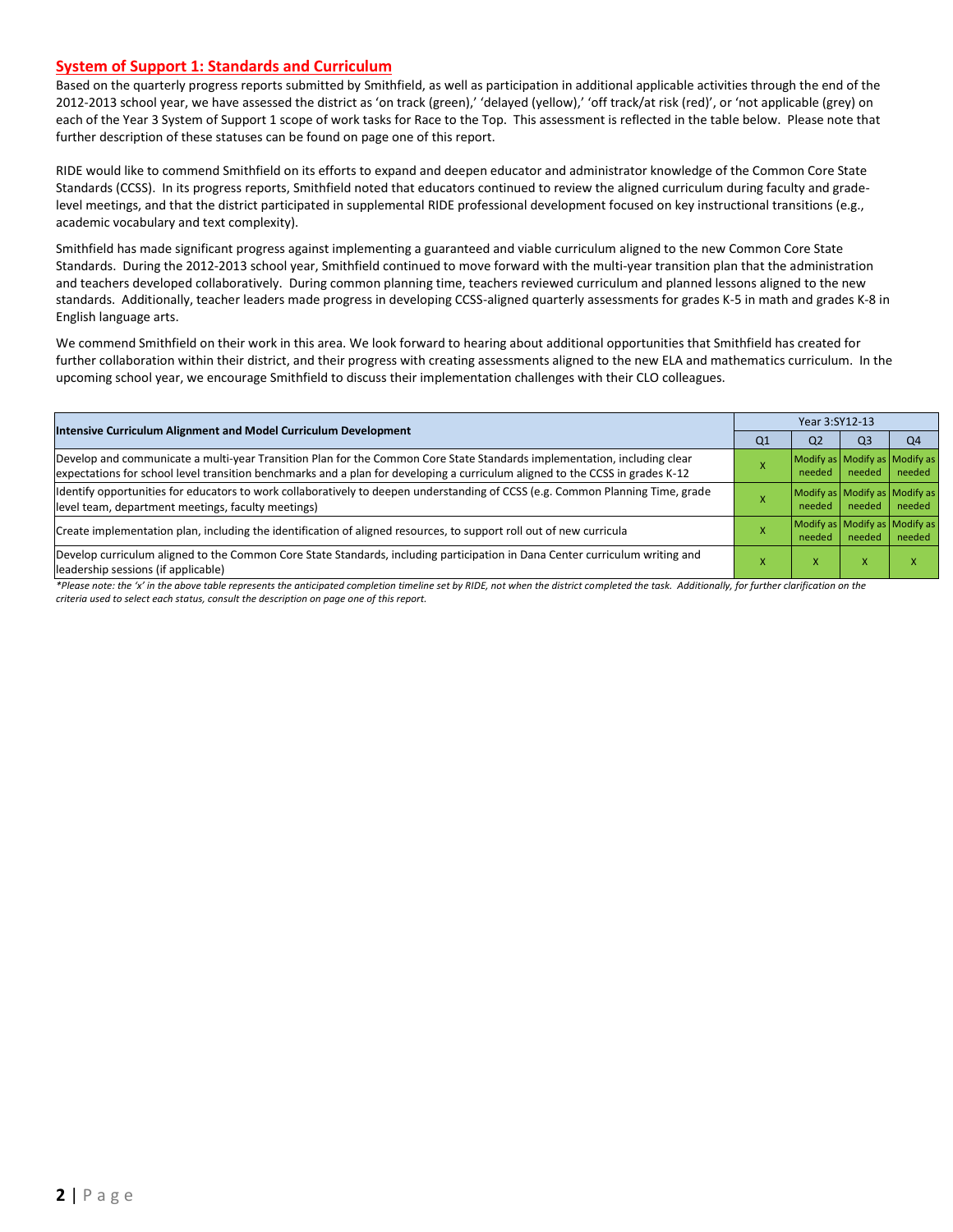#### **System of Support 2: Instructional Improvement Systems**

During the 2012-2013 school year, Smithfield chose to implement one of the four Race to the Top projects in System of Support 2 (Formative Assessment professional development). Based on the quarterly progress reports submitted by Smithfield, as well as participation in additional applicable activities through the end of the 2012-2013 school year, we have assessed the district on each of the Year 3 scope of work tasks for those applicable projects.

In addition to configuring the Instructional Management System (IMS) to provide educator access to the Formative Assessment PD modules, Smithfield attended initial training on the Exceed RtI platform in the IMS as well as on the Interim Assessments. Smithfield decided to delay their participation in the Interim Assessments until the 2013-2014 school year.

During the 2012-2013 school year, Smithfield implemented the Formative Assessment online professional development modules with a core group of 12 teachers. The district decided to implement the models as a hybrid of online training and a book study around assessment practices. Looking ahead, Smithfield indicated in their quarterly progress update report that the teacher leaders who participated in the 2012-2013 school year will serve as facilitators for their school-level colleagues in the 2013-2014 school year, and that the district will have a professional growth goal in this area.

Smithfield has indicated that they will participate fully in the Data Use professional development series during the 2013-2014 school year. The district has determined the school data leadership team members, and plans to include their Assistant Superintendent as well.

In the upcoming school year, Smithfield has indicated that they will fully participate in the Data Use professional development. Additionally, we anticipate that Smithfield will provide teachers with access to the Formative Assessment professional development series. We look forward to hearing more about Smithfield's plans for implementing these new initiatives.

| Interim Assessments (accessed via the Instructional Management System)                                                                                                                  |                    | Year 3:SY12-13  |                                                            |    |  |  |  |
|-----------------------------------------------------------------------------------------------------------------------------------------------------------------------------------------|--------------------|-----------------|------------------------------------------------------------|----|--|--|--|
|                                                                                                                                                                                         | Q <sub>1</sub>     | Q <sub>2</sub>  | Q3                                                         | Q4 |  |  |  |
| Develop protocols or expectations regarding the use of interim assessment to inform instruction including timelines for<br>administration and process for scoring and reporting results |                    |                 |                                                            |    |  |  |  |
| Send LEA-determined facilitators to RIDE provided training on both the Fixed-Form assessment tool and the test-building tool                                                            | Fixed Form         | Test<br>Builder |                                                            |    |  |  |  |
| Train of educators in the LEA on the administration and use of interim assessments utilizing RIDE-trained facilitators                                                                  |                    | X               |                                                            |    |  |  |  |
| Administration of Interim Assessments in selected grades and content area(s)                                                                                                            | $1^{\rm st}$ Fixed | $2^{nd}$ Fixed  | 3 <sup>rd</sup> Fixed<br>Form Test   Form Test   Form Test |    |  |  |  |

| <b>Instructional Management System (IMS)</b>                                                                                                                                                              |                                         | Year 3:SY12-13 |                |                |  |  |  |
|-----------------------------------------------------------------------------------------------------------------------------------------------------------------------------------------------------------|-----------------------------------------|----------------|----------------|----------------|--|--|--|
|                                                                                                                                                                                                           | Q <sub>1</sub>                          | Q <sub>2</sub> | Q <sub>3</sub> | Q <sub>4</sub> |  |  |  |
| Designate an LEA data steward to support decision making around data collections and systems implementation and to provide input<br>and feedback on data initiatives through designated representatives   | As needed As needed As needed As needed |                |                |                |  |  |  |
| Maintain data quality standards of local student information systems and upload local assessment data and program information as<br>required by RIDE in a timely manner                                   |                                         | ́              | ⋏              | $\overline{ }$ |  |  |  |
| Following RIDE training, LEA Administrative Users and LEA Trainers configure the IMS for educator use and to provide end users with<br>access and training needed to utilize the IMS for daily activities |                                         |                |                |                |  |  |  |
| Deepen the understanding and use of the IMS among all educators                                                                                                                                           | $\lambda$                               | $\lambda$      |                |                |  |  |  |

| [Formative Assessment Professional Development Modules (accessed via the Instructional Management System)        |         | Year 3:SY12-13 |                         |                |  |  |  |
|------------------------------------------------------------------------------------------------------------------|---------|----------------|-------------------------|----------------|--|--|--|
|                                                                                                                  |         | Q <sub>2</sub> | Q <sub>3</sub>          | O <sub>4</sub> |  |  |  |
| ldentify facilitators who will support the implementation of formative assessment practices in daily instruction |         |                |                         | SY13-14        |  |  |  |
| Coordinate participation of educators in training modules and communities of practice                            | SY12-13 |                | SY12-13 SY12-13 SY13-14 |                |  |  |  |

| 'Data Use' Professional Development                                                                                                           |        | Year 3:SY12-13 |                |                |  |  |
|-----------------------------------------------------------------------------------------------------------------------------------------------|--------|----------------|----------------|----------------|--|--|
|                                                                                                                                               |        | Q <sub>2</sub> | Q <sub>3</sub> | Q <sub>4</sub> |  |  |
| In coordination with RIDE, select 'Data Use' training dates for each cohort of schools, as applicable                                         |        |                |                | Year 2         |  |  |
| ldentify and provide RIDE with the leadership team members from each school who will participate in Year 2 training cohorts, as<br>applicable |        |                |                | Year 2         |  |  |
| Following 'Data Use' professional development, identify district and school practices to sustain and deepen data use and<br>collaboration     | Year 1 | Year 1         | Year:          | Year 1         |  |  |

\* Please note that, for this project, 'year 1' refers to cohort 1 taking place during the 2012-2013 school year, and 'Year 2' refers to cohort 2 taking place during the 2013-2014 school year.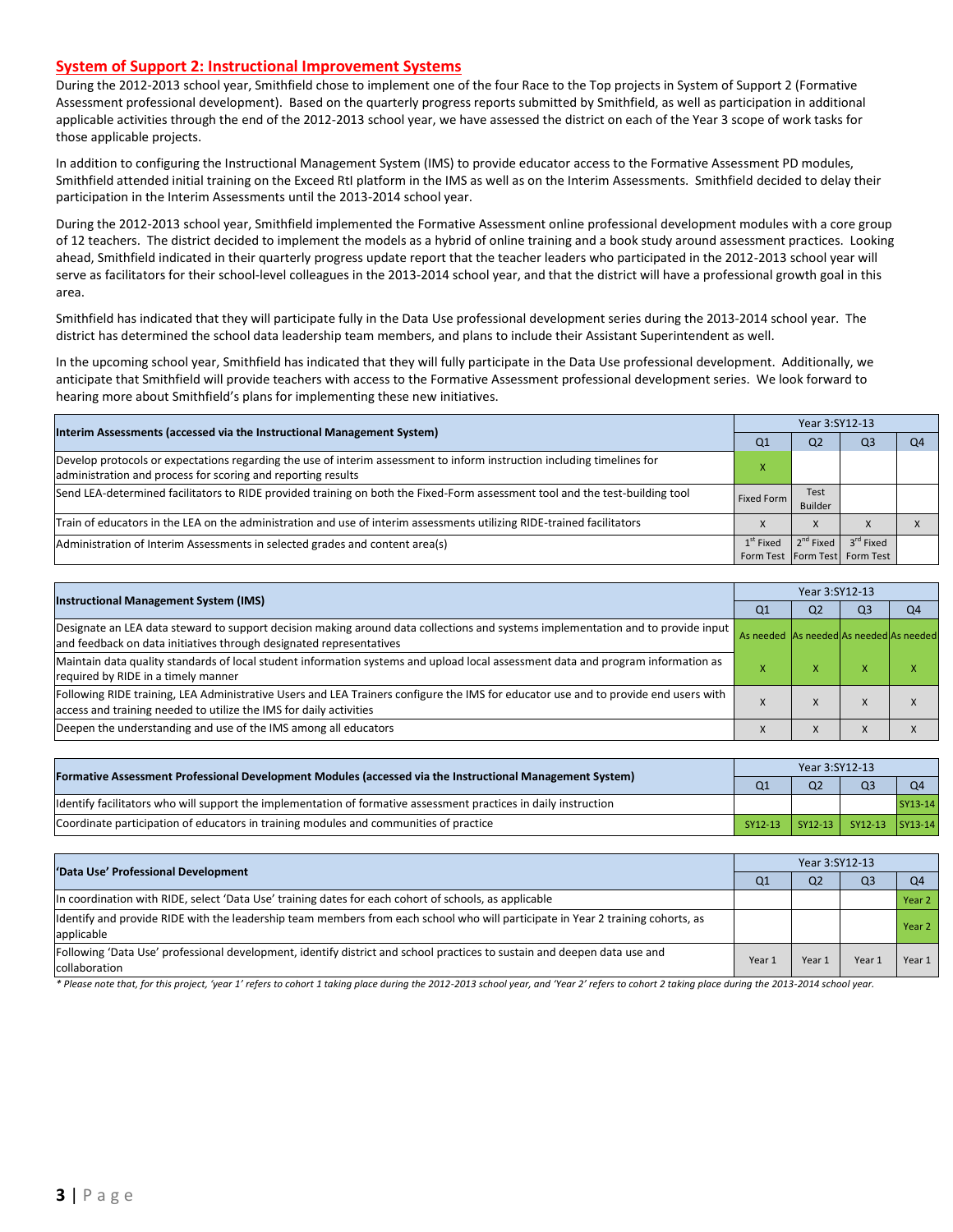#### **System of Support 3: Educator Effectiveness**

During the 2012-2013 school year, Smithfield fully implemented all components of System of Support 3 - the Rhode Island model for teacher and building administrator evaluations; and final effectiveness ratings for all teachers and building administrators have been submitted to RIDE using the Educator Performance and Support System. Based on the quarterly progress reports submitted by Smithfield, as well as participation in additional applicable activities through the end of the 2012-2013 school year, we have assessed the district on each of the Year 3 scope of work tasks for Educator Evaluation.

To support the educator evaluation implementation process, Smithfield held weekly meetings with administrators to ensure consistence and ongoing communication. Additionally, as noted in their quarterly progress update report, the District Evaluation Committee met monthly to monitor the implementation.

During the 2012-2013 school year, Smithfield evaluators participated in training activities provided by RIDE. The district has also started to register/attend training in preparation for the 2013-2014 school year. Looking ahead, RIDE would like to remind the district of their responsibility to ensure that all personnel responsible for evaluating both teachers and building administrators participate in applicable training activities.

As we enter into the final year of the Race to the Top grant, RIDE encourages Smithfield to continue to engage their CLO peers in thinking about continuous support for evaluation implementation, as well as how evaluation data is being used to identify professional development needs.

| <b>Educator Evaluation</b>                                                                                                                                                                           |                | Year 3:SY12-13                                         |                                  |                                  |  |  |
|------------------------------------------------------------------------------------------------------------------------------------------------------------------------------------------------------|----------------|--------------------------------------------------------|----------------------------------|----------------------------------|--|--|
|                                                                                                                                                                                                      | Q <sub>1</sub> | Q <sub>2</sub>                                         | Q <sub>3</sub>                   | Q <sub>4</sub>                   |  |  |
| Participate in educator evaluation model design, development and refinement feedback opportunities                                                                                                   | x              | x                                                      | x                                | $\mathsf{x}$                     |  |  |
| Identify District Evaluation Committee members, responsible for monitoring the implementation of the system and providing<br>recommendations to LEA leadership teams                                 |                |                                                        |                                  |                                  |  |  |
| ldentify individuals who will serve as primary and, if applicable, secondary/complementary evaluators                                                                                                |                |                                                        |                                  | X                                |  |  |
| Send all required evaluators to RIDE-provided evaluator training on model; Send evaluators and system administrators to training on<br>the Educator Performance Support System (EPSS) data system    |                |                                                        | Mid-year<br>half-day<br>training | Mid-year<br>half-day<br>training |  |  |
| Examine LEA Policies and Contracts for Challenges; where applicable, consider memorandums of understanding or contract renewal<br>language which will support district implementation of evaluations |                | x                                                      | x                                | x                                |  |  |
| Create a plan for the appropriate use of funds to support implementation of educator evaluation system                                                                                               |                |                                                        |                                  | X                                |  |  |
| Complete required components of RI Model for educator and building administrator evaluations                                                                                                         |                | Midyear<br>SLOs and<br>Conference Conference Summative | Midyear                          | <b>EOY Report</b><br>&<br>rating |  |  |
| Submit evaluation data and documentation (e.g. component and summative level ratings, verified rosters); provide other requested<br>information to support RIDE research and system improvement      | $\mathsf{x}$   | X                                                      | X                                |                                  |  |  |
| Use Evaluation Data to identify individual and school/district-wide professional development needs and act on those needs                                                                            |                |                                                        | $\mathsf{x}$                     |                                  |  |  |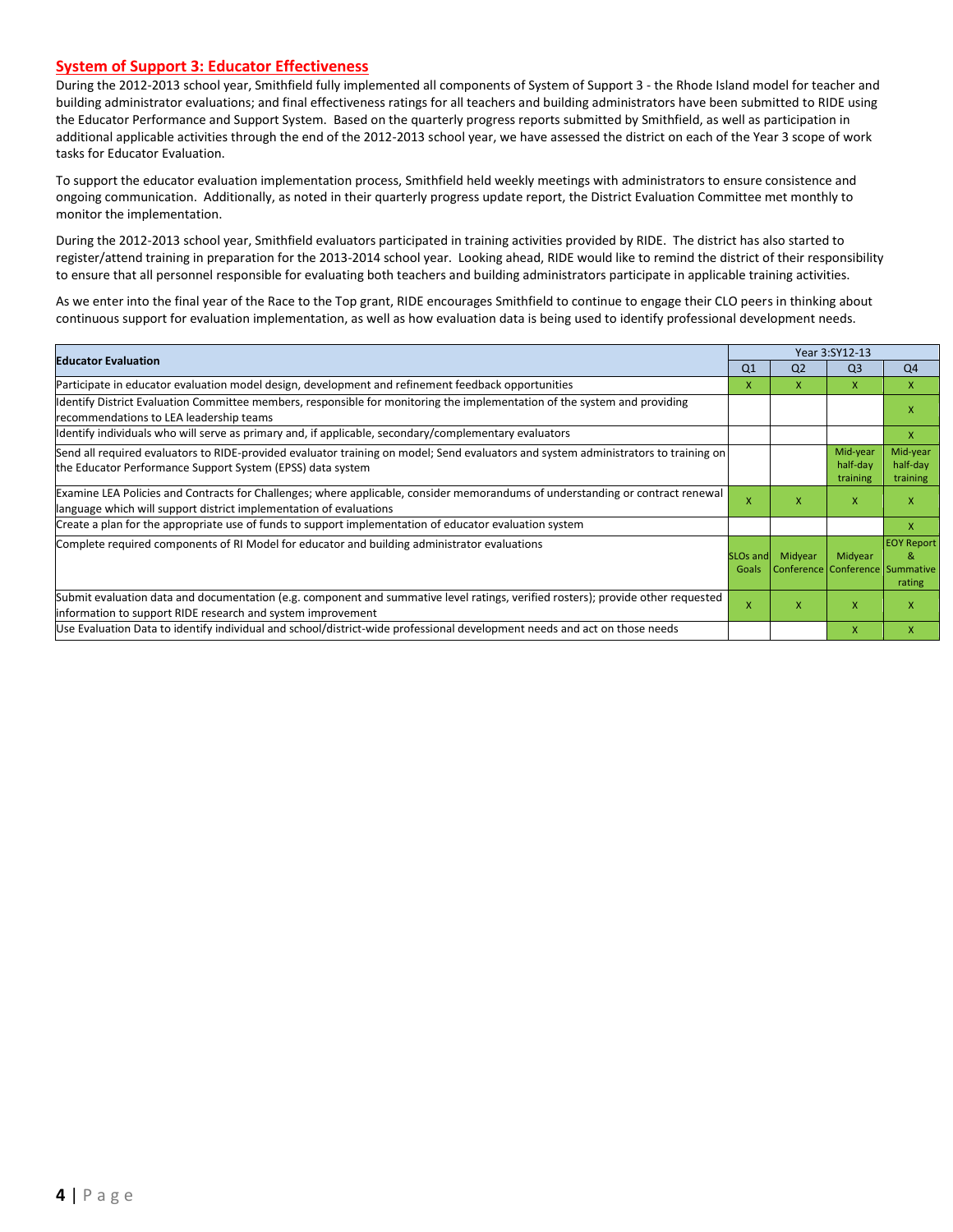#### **System of Support 4: Human Capital Development**

During the 2012-2013 school year, Smithfield participated fully in the Beginning Teacher Induction program. Based on the quarterly progress reports submitted by Smithfield, as well as participation in additional applicable activities through the end of the 2012-2013 school year, we have assessed the district on each of the Year 3 scope of work tasks for Beginning Teacher Induction.

During the 2012-2013 school year, all applicable beginning teachers in Smithfield participated in the RIDE Induction Program. Additionally, Smithfield has continued their utilization of SchoolSpring for recruitment of staff on an as needed basis.

In the upcoming CLO sessions, RIDE looks forward to engaging in a deeper conversation around the revisions that Smithfield and other LEAs have made to their hiring policies, timelines, and processes in order to support broader human capital initiatives including recruitment of highly qualified and diverse candidates and providing data-driven induction support to beginning teachers.

|                                                                                                                                                                                          |    | Year 3:SY12-13 |                |                |  |  |  |
|------------------------------------------------------------------------------------------------------------------------------------------------------------------------------------------|----|----------------|----------------|----------------|--|--|--|
| <b>Beginning Teacher Induction</b>                                                                                                                                                       | Q1 | Q <sub>2</sub> | Q <sub>3</sub> | Q <sub>4</sub> |  |  |  |
| If applicable, recommend potential Induction Coaches to RIDE                                                                                                                             |    |                |                |                |  |  |  |
| Review and revise hiring policies, timelines and processes in order to support appropriate and timely projections for anticipated hires<br>requiring induction coach services            |    |                | x              |                |  |  |  |
| Provide RIDE with list of beginning teachers who will receive Induction Coach support in a timely manner in order to ensure that all<br>beginning teachers have coaching                 | ^  |                |                |                |  |  |  |
| Participate in RIDE-provided information opportunities in order to learn about induction coach program                                                                                   |    |                |                |                |  |  |  |
| Provide feedback to RIDE on the development and integration of existing mentorship programs into a sustainable, instructionally-<br>focused state or district-wide Induction Coach model |    |                | X              |                |  |  |  |

The contents of this report were developed under a Race to the Top grant from the U.S. Department of Education. However, those contents do not necessarily represent the policy of the U.S. Department of Education, and you should not assume endorsement by the Federal Government.